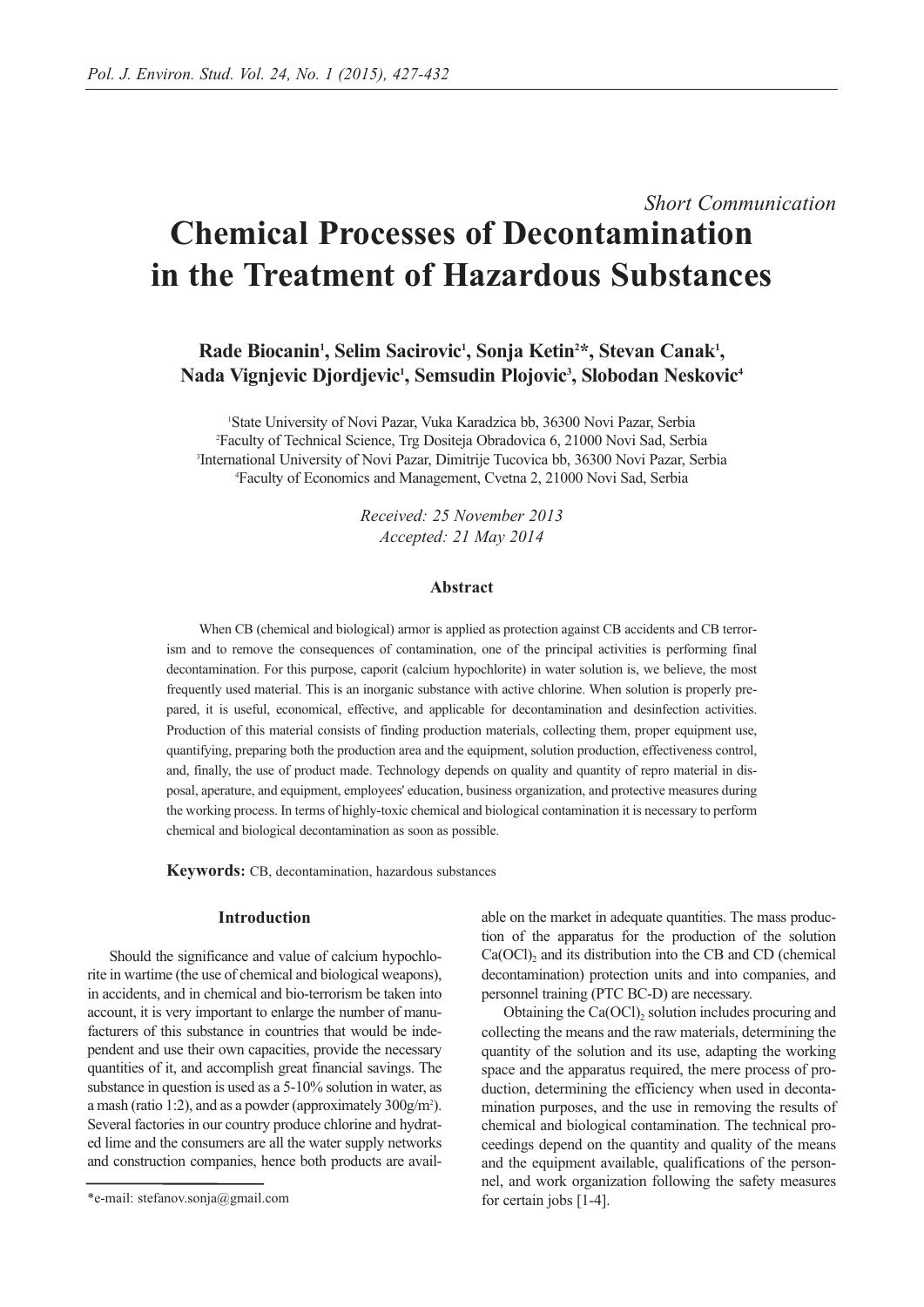In this paper we analyze mainly purposes of research regarding the production of calcium hypochlorite-inorganic substance with active chlorine for decontamination of hazardous substances in chemical processes. Our paper is organized as follows: Section 2 discusses the characteristics of calcium hypochlorite. Section 3 introduces the experimental. Section 4 presents the results and discussion. Section 5 introduces determining solution efficiency. Section 6 presents conclusions.

#### **Characteristics of Calcium Hypochlorite**

Calcium Hypochlorite (caporit) is one of the materials used for the chemical and biological decontamination MTM of soil, roads, fortification and construction structures, equipment, etc. Aside from that, caporit is used for external decontamination of means of protection and of people, and as a strong oxidant caporit could be used for biological decontamination (disinfection). Dry caporit contains 68-72% of active chlorine, but with less than 18% of active chlorine it cannot be used in the process of decontamination. Caporit is a hygroscopic substance because it contains 5-7% of calcium chloride  $(CaCl<sub>2</sub>)$  and the level of humidity does not go over 1% in high-quality caporit.

Calcium hypochlorite  $[Ca(OCl)_2]$  is calcium salt of hypochlorous acid. The technical product contains calcium hydroxide – Ca  $(OH)$ <sub>2</sub> calcium chloride – CaCl<sub>2</sub>, and calcium carbonate –  $CaCO<sub>3</sub>$ . Chemically pure caporit dissolves very well in water and the solution creates an alkaline reaction. The main characteristic of caporit is that it behaves as a strong oxidant and as a chlorinating substance. Caporit is packed in iron or plastic barrels of 60 dm<sup>3</sup> volume and they are filled with 50 kg of caporit. In chemical decontamination of MTM, caporit is applied in a form of 5% water solution and mash in 1:2 ratio. In biological decontamination, caporit is applied as a 0.5-2% solution.

For the decontamination of roads and soil, caporit may be applied in a dry (powder) state following the standard of 300 g/m2 of contaminated soil. For the decontamination of closed spaces (biological decontamination), most appropriate are 0.2-0.5% solutions and for the decontamination railway facilities and stables 2-5% solutions are advisable. The durability of caporit is five to seven years, although it can be used later if the solution is enriched with active chlorine.

Chlorinated lime  $(CaOCl<sub>2</sub>)$  is a substance used for chemical and biological decontamination, and for the same purposes as caporit. When completely dry, chlorinated lime looks like white powder and has a sharp odor such as chlorine. The technical product is sometimes of faint yellow color due to the impurities of iron salts. The temperature heightening of water decreases its ability to dissolve. In organic solutions it does not dissolve. Chemical composition of chlorinated lime is not constant. The basic compound is Ca  $(OCl)$ . There are also approximately 28% of  $CaCl<sub>2</sub>$  and 13% of  $Ca(OH)<sub>2</sub>$  and other substances. Fresh chlorinated lime contains 32-36% of active chlorine and up to 10% of humidity. Chlorinated lime that contains less than

18% of active chlorine is not suitable for decontamination; it is unstable and it crumbles easily. The other characteristics of chlorinated lime are the same as the characteristics of caporit.

Calcium hydroxide can be used for chemical and biological decontamination of leather, metal, wooden, plastic, ceramic, and other surfaces of structures and soil. For chemical decontamination, milk of lime is used after it is taken from one part of pickling lime distilled in three parts of water. It is used for decontamination of soil contaminated with poison gases and biological agents. In biological decontamination, milk of lime is used for decontamination of floors made of earth, brick, asphalt, stone, and concrete, and of walls, carts, motor vehicles, railway cars, and more.

#### **Experimental**

Basic raw materials for derivation of calcium hypochlorite solution are: water, liquid chlorine, and limes (hydrated, quick lime). For the preparation of solution the most suitable is hydrated lime (quality is a result of the presence of carbon dioxide, calcium oxide, magnesium oxide, and free water). Hydrated lime is presented on the market in paper bags (33 kg), which are labeled (JUS, type of lime, manufacture date, mass, name of the manufacturer, and attest). As mentioned before, chlorine is extracted using electrolysis on common salt in normal conditions. It is yellow and green and has a sharp odor. Compressed and cooled, it easily turns into a liquid state (critical temperature is 144ºC, critical pressure is 7.7 MPa). In the transport package chlorine is in balance with its pair in liquid state. At 70ºC, liquid chlorine inside a bottle turns into gas followed by the rise of pressure from 3.5 bars to 24 bars. Chlorine is relatively difficult to dissolve in water but with the rise of pressure its dissolvability grows, and the degree of chlorine hydrolysis is 32% of the entire dissolved quantity. The equipment for producing calcium hypochlorite solution are: chlorine bottle, solution production apparatus, ribbed tube for heating the chlorine bottle, mobile decontamination vehicle (MDV), and CB protection tools and equipment (Fig. 1).

The chlorine bottle is under supervision of steam boilers and pressure inspection which, after final hydraulic test-



Fig. 1. The apparatus for obtaining the caporit solution.  $1$  – chlorine bottle,  $2$  – rubber coat,  $3$  – wrench for opening the bottle,  $4$  – spiral tube,  $5$  – manometer,  $6$  – tripod,  $7$  – chlorine valve,  $8$  – distributive tube reinforced,  $9$  – extended tube,  $10$  – slide valve,  $11 - hydr$ ant tube,  $12 - e$ xhaust extension.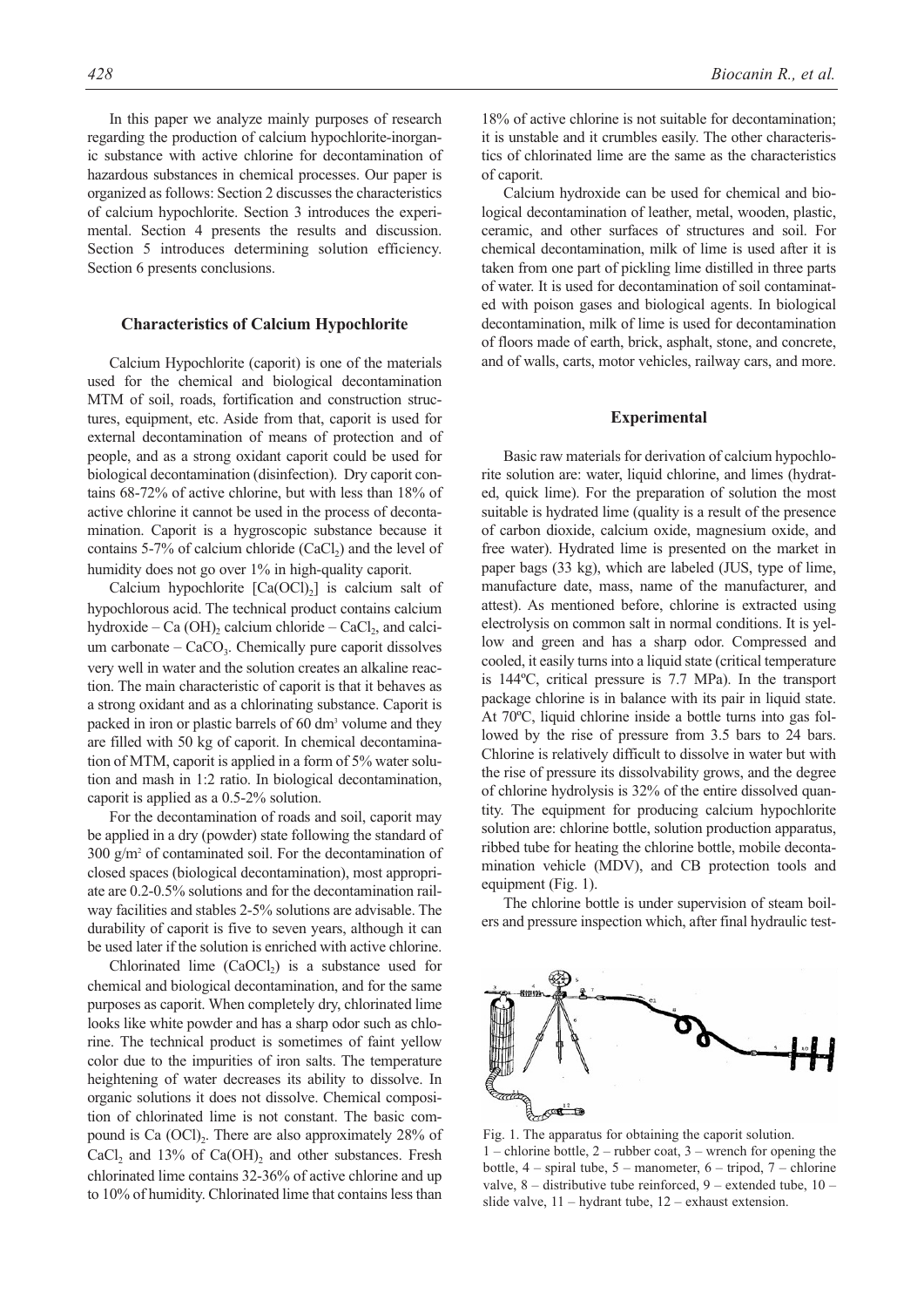ing and documentation checks, issues a license (certification) for the chlorine bottle use. It is filled to 80% of volume, and at 2/3 of the height of the bottle there must be a "liquid chlorine" label. On the bottle must be: name and type of product, name and location of the manufacturer, gross and net mass, and JUS label. Each bottle is equipped with inlet and outlet valves (tightened at the top of the bottle), and there is a protective cap around it. There is a valve handle on the bottles of lesser volume, and on the larger bottles there is a square extension for opening and shutting the bottle. According to the standard, 0.8ℓ of bottle volume is filled with 1 kg of liquid chlorine and this must not be exceeded. A hand valve of socket (square) wrench is used for opening the bottle, and the valve should be opened to  $\frac{1}{4}$ of the circle. While using the bottle, it must not be stricken with a hammer or other solid object when trying to open the valve. The bottle must not be heated using open flame. For controlling the continued discharge of chlorine (gaseous) from the bottle and introduction of it in MDV a chlorine manometer is used, rotmeter or scale (for measuring full and empty bottles).

For heating the bottle with chlorine (turning it into gaseous state), exhaust gases of MDV are used, ribbed tube (from the kit for filling the cistern with water), exhaust tube extension, and coat (for covering the chlorine bottle during the heating).

As mobile decontamination vehicles, formation means for decontamination are used (MDV), utility trucks, fire department trucks, and other cisterns, which may have an engine of their own, water pump, solution mixer, and pipeline with valves. Considering that the solution of calcium hypochlorite reacts corrosively on metal surfaces, the inside of the cistern should be plated with protective paint, and after expending the newly obtained solution, the cistern should be thoroughly washed, dried, and finally oiled.

In order to pursue safety measures at work, during the preparation of the solution for decontamination a set of safety equipment consists of: protective mask (panorama masks) with filters for chlorine, gloves, boots, coveralls, and aprons. The equipment is as follows: the ammonia bottles, cleaning cloths, mercury thermometer, set of rubber seals, tools, and work manual instruction. The manual instruction provides instructions for preparation, organization, and introduction of chlorine into the solution of hydrated lime, i.e. complete calcium hypochlorite obtaining a procedure, as well as a procedure for testing the quality of solution for decontamination.

### **Results and Discussion**

Chlorine is introduced into the reservoir as fast as reaction conditions and chlorine evaporation from the bottle allow. Chemical kinetics deals with studying the changes of concentration, rapidity of reaction, and mechanisms in which the reaction takes place. The process of the reaction and the conditions:

$$
CaO + H_2O \rightarrow Ca(OH)_2
$$

As far as the expenditure for this reaction is concerned, it is 100 kg of calcium oxide and 2000ℓ of water

 $Ca(OH)<sub>2</sub> + Cl<sub>2</sub> \rightarrow Ca(OCl)<sub>2</sub> + H<sub>2</sub>+O<sub>2</sub>$ 

 $H<sub>2</sub>$  is released through the exhalation valve.

For the process of obtaining calcium hypochlorite, the basic raw materials are calcium hydroxide and chlorine and the reaction is as it follows:

$$
2Ca(OH)_2 + 2Cl_2 \rightarrow Ca(OCl)_2 + CaCl_2 + 2H_2
$$



Fig. 2. Phases of calcium hypochlorite obtaining process.

Phase  $A$  – preparation of hydrated lime solution, Phase  $B$  – end of preparation of the solution, Phase  $C$  – preparation for chlorine introduction into the solution of hydrated lime, Phase  $D$  – introduction of chlorine, Phase  $E$  – end of chlorine introduction, Phase  $F$  – packing of the apparatus and tools.

Assistants: C – commander, D – driver 1,2,3,4, - assistants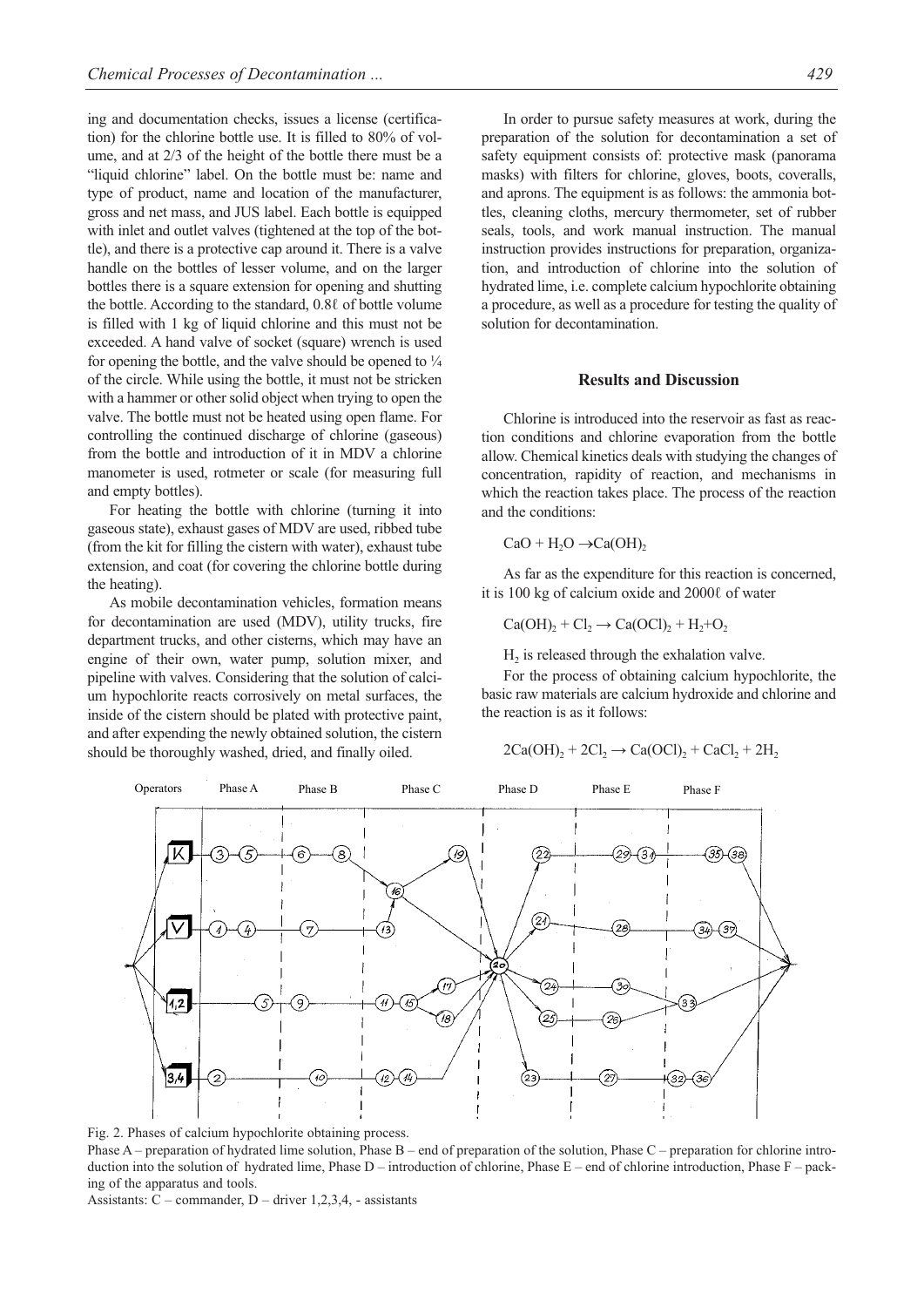| Experimental<br>No. | Ca(OH) <sub>2</sub> | Reservoir | Temperature, <sup>o</sup> C |       |       | Introduction | Chlorine solution |  |
|---------------------|---------------------|-----------|-----------------------------|-------|-------|--------------|-------------------|--|
|                     | kg                  |           | initial                     | final |       |              | $\frac{0}{0}$     |  |
|                     | 33.00               | 500,00    | 15.00                       | 27.00 | 12.00 | 50.00        | 3.33              |  |
| $\overline{2}$      | 66.00               | 1,000,00  | 16.00                       | 26.5  | 10.50 | 60.00        | 2.91              |  |
| 3                   | 66.00               | 1,500,00  | 16.50                       | 27.5  | 11.00 | 60.00        | 3.05              |  |
| $\overline{4}$      | 99.00               | 2,000,00  | 17.50                       | 27.5  | 10.50 | 55.00        | 2.77              |  |
| 5                   | 165.00              | 2,400,00  | 17.00                       | 29.00 | 12.00 | 60.00        | 3.33              |  |
| 6                   | 170.00              | 2,200,00  | 14.00                       | 25.5  | 11.50 | 90.00        | 3.19              |  |
| Mean                | 99.50               | 1,600,00  | 16.00                       | 27.00 | 11.00 | 60.80        | 3.05              |  |

Table 1. The regime of obtaining calcium hypochlorite.

The dissolving process may be presented using the diagram in Fig. 2.

Obtaining the solution of calcium hypochlorite using the apparatus and capacity of the territory has experimentally proved (in practical use in the process and testing and teaching) that the use of 1-4% of volume of active chlorine in the cistern may effectively perform chemical and biological decontamination of MTM, soil, and structures. The chemical process of obtaining calcium hypochlorite may be presented in the reaction:

## $2Ca(OH)<sub>2</sub> + 2Cl<sub>2</sub> \rightarrow Ca(OCl)<sub>2</sub> + CaCl<sub>2</sub> + H<sub>2</sub>O$

This means that into suspension of hydrated lime gaseous chlorine in an appropriate ratio with constant mixing should be introduced. Chlorine is introduced with rapidity permitted by the reaction conditions and evaporation of chlorine from the bottle. During that procedure, the leakage of chlorine at joints and exhalation valves (cap) of the cistern must be controlled with a measurement apparatus and made environmentally harmless. For each percent of active chlorine in the reservoir of the cistern (where the solution of hydrated lime is prepared), after some time (when reaction conditions are met), a calcium hypochlorite solution with approximately the same percent of active chlorine is obtained.

Mathematical calculus of introduction of chlorine into the cistern could be comparatively presented:

- a) If the solution is prepared using calcium format hypochlorite:
	- In MDV with 2000ℓ of water, 200 kg of calcium hypochlorite is introduced in such a manner that overall mass of the solution prepared reaches 2,200 kg.
	- Calculus of percentage of active chlorine in a reservoir should be done.

This was the case when (real) 10% solution of calcium hypochlorite in water is used, but for neutralizing most highly toxic compounds, 5% solution is used so:

x= 5.45:2=2.72(%) x=2.72%

b) With obtaining solution of calcium hypochlorite in suggested manner in MDV in 2000ℓ of water, 100 kg of hydrated lime is introduced so that the overall mass of previously prepared solution reaches 2,100 kg – the percentage of introduced chlorine in 100 kg is obtained using proportion:

Mathematical calculus brings us to the conclusion that the obtained solution of calcium – hypochlorite (which contains 4.76% of volume active chlorine) fulfills the demands of use for chemical decontamination.

During the process of chlorine introduction all safety measures at work must be taken and as protective masks (instead of standard ones), special protective filters for chlorine are used. The introduction of chlorine lasts for approximately one hour, and the time period required depends on the initial temperature of the solution, air temperature, engine work of MDV, etc. The space where the process of obtaining calcium hypochlorite is to be performed, security must be provided. The process of chorine introduction lasts approximately 60 minutes, which depends on the capacity of the reservoir, mixing velocity engine work, season and looseness of the valve for chlorine dosing. If the external temperature exchange is put aside, as well as certain heating of solution in MDV, the heightening of temperature (aside from rot meter, manometer, the extent of freezing chlorine bottle, measurement of bottle mass during chlorine introduction) may be an indicator of process and of the finalization of process of chlorine introduction – introduction of gaseous chlorine into a solution of hydrated lime. According to the thermodynamic equation for each percent of active chlorine, there is an adequate temperature rise of new solution for 3.9ºC.

When the temperature of solution rises for 10-12ºC (measured after 60 minutes of chlorine introduction) then the introduction of chlorine into a cistern is stopped, and the difference in temperature is the proof that the appropriate solution of calcium hypochlorite has been obtained and that it could be used for chemical decontamination. After the procedure the chlorine bottle is closed, the pump and the mixer in MDV are turned off, and then the sample should be taken (Erlenmeyer flask of 200 ml is plunged into the solution) for laboratory testing for the percentage of active chlorine in obtained solution. Basic parameters for obtaining the solution of calcium hypochlorite solution during the experiment (in experiments 1-6) are presented in Table 1.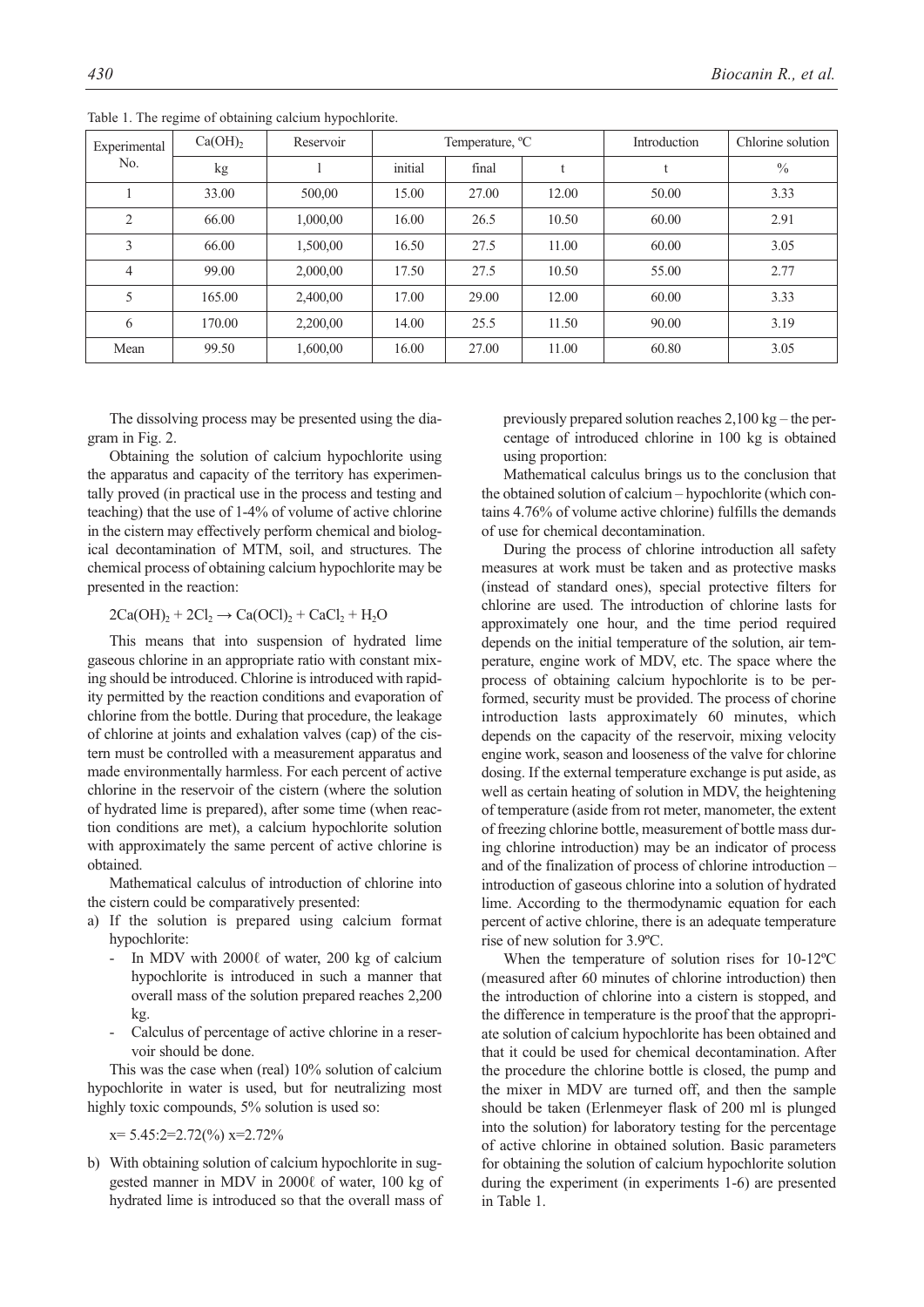| Time of<br>introduction | Temperature of<br>solution, <sup>o</sup> C | Quantity of the introduced<br>chlorine, kg | Quantity of applicable<br>$Ca(OH)_{2}$ , kg | Quantity of water<br>in MDV | %CI  | pH    |
|-------------------------|--------------------------------------------|--------------------------------------------|---------------------------------------------|-----------------------------|------|-------|
| 9.30                    | 17.50                                      | 77.00                                      |                                             |                             |      |       |
| 9.40                    | 18.80                                      |                                            | 170.00                                      | 22,001.00                   | 3.17 | 12.57 |

Table 2. Regime of chlorine introduction in an experiment.

The results, which are obtained by introduction of chlorine in experiment are approximately the same, so they could be approximated to one introduction. The initial temperature of solution (suspension) of calcium hydroxide was 14ºC, and afterward it was measured in 10-minute periods.

In situations when there are no MDVs, other vehicles with reservoirs can be used (preferably with a water pump and mixer due to effective chlorine introduction). The price of materials is 10 times less than the price of formed calcium hypochlorite in the world market. The obtained solution is stable enough so it could be kept for several days in closed reservoirs at room temperature, and when used in the process of decontamination new mixing will be required.

#### **Determining Solution Efficiency**

Calcium hypochlorite is a very active compound and its main characteristic (aside from having a high percentage of active chlorine) is that it reacts as a strong oxidant. In water solution (obtained in a manner previously described as a liquid phase of suspension) are several active components (chlorine, chlorine oxide, hypochlorous acid, hypochlorite ions) that are the results of the following reactions:

 $Ca(OCl)_2 + H_2O \Leftrightarrow 2HOC + Ca(OH)_2HOCl \Leftrightarrow H^+ +$ OCl<sup> $-$ </sup> 2HOCl  $\Leftrightarrow$  H<sub>2</sub>O + Cl<sub>2</sub>O

The presence of molecular chlorine is conditioned by the presence of chlorine ions in the hypochlorite system.

 $HOCl + H^+ + Cl^- \Leftrightarrow Cl_2 + H_2O$ 

The relations between the components, as presented in the diagram, depend upon the pH environment. In hypochlorite solutions when pH is 8.5, a hypochlorite ion is dominant when pH is approximately of the same concentration of molecules as hypochlorous acid and hypochlorite ion. When pH is 3.5, the basic component is hypochlorous acid and its anhydride Cl<sub>2</sub>O, and chlorine dominates when pH is less than 3 (Table 2).

Relative to the pH of solution of calcium hypochlorite, the procedure and the efficiency of the reaction can be altered in hypochlorite solution as well as in some highly toxic compounds. Hypochlorite is usually used for decontamination in the form of mash (1:2) or solution (5-10%). Since there are hypochlorite ions in the mash as well as hypochlorous acid and elemental chlorine, the processes of chlorine introduction and oxidation may proceed regularly (depending on the conditions in which reaction is to occur), and the products of S-yperite gas (S-yperite) are gradually dissolved due to the exothermal reaction while hydrochloric acid is extracted and chlorovinyl products are created [5-7].

During the decontamination process many intermediate products are created which, as final products, do not have the effects of mustard agents on the human organism. The obtained solution of calcium hypochlorite causes oxidation of CW agents with the effect of mustard agents, and dichlorodiethylsulfoxide and dichlorethylsulfate are created in parallel. When the oxidant reacts, sulfoxide transforms into sulfone in the presence of extra hypochlorite, and sulfone dissolves and creates calcium sulphate, carbon dioxide, and other compounds (reference to the stated reaction). The presented scheme of the process proved to be very successful in the experimental work, in decontamination of trophy technology contaminated with drops of S-yperite.

The solution of calcium hypochlorite is very useful in MTM decontamination, plus decontamination of soil, structures, and other CW (chemical weapons) agent types Soman contaminated surfaces due to hydroxyl and hypochlorite ions per mechanism of nucleophile shift: ClOhas a catalytic reaction to the process of CW agents' hydrolysis. In such cases some acidic esters of methylphosphonic acid are created, which in alkali solution create appropriate calcium salts.

The stated equation is presented in alkali environment as a reaction of thioster with solution of calcium chlorite in which, in the initial phase, acidic ester and dialkiltaurine are created, which in the presence of more oxidant transforms into sulfoacetic aldehyde and secondary chloramines. One of the basic characteristics of calcium hypochlorite relevant to the effectiveness of performing chemical decontamination is the percentage of active chlorine, i.e. the percentage of water solution (most commonly used in the process of decontamination). The percentage of active chlorine in the solution is determined judging by the degree of chlorine introduction into lime suspension, and it is analytically processed based on the principle of reductometric titration of chlorine with sodium thiosulfate (weaker oxidants are reduced) according to the scheme:  $2 S_2O_3 \rightarrow S_2O_6 + 2 e$ -

That is the manner of forming the tetrathionate ion. Should the solution of highly oxidant substance be added with potassium iodide, the iodide would oxidize into elemental iodine: S J- V J2 + 2e-

Iodine is easily titrated with the  $Na<sub>2</sub>S<sub>2</sub>O<sub>3</sub>$  solution with starch as an indicator. Due to the mediatory reduction with iodide, this method is considerate part of iodine-metry. The analysis of the calcium hypochlorite solution quality may be performed using an LH-M3 mobile chemical laboratory, as well as in a stationary BC-D laboratory, equipped with